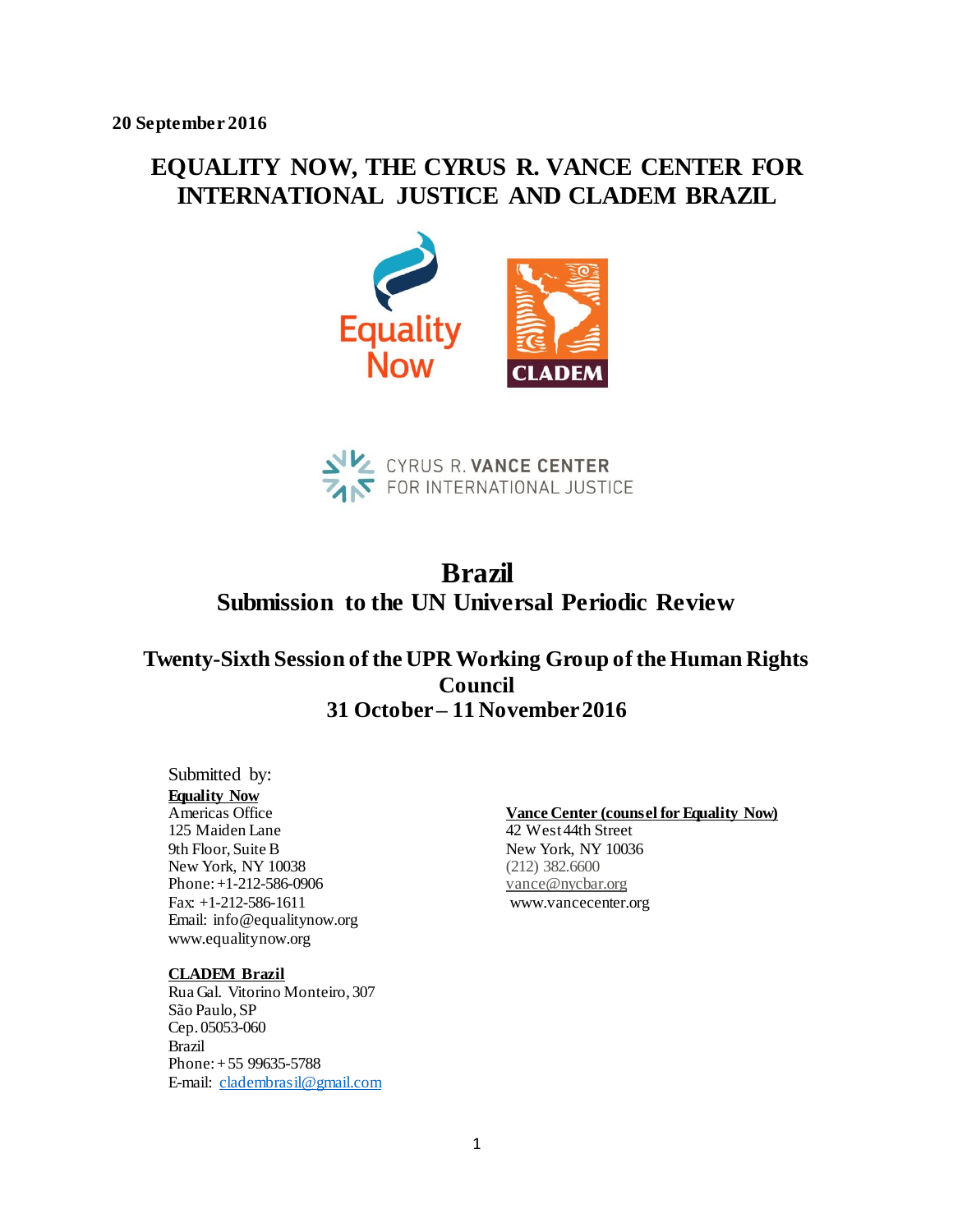## **Introduction and Summary**

- 1. Equality Now is an international human rights organization with ECOSOC status working to protect and promote the rights of women and girls worldwide since 1992, including through our membership network comprised of individuals and organizations in over 190 countries.
- 2. The Vance Center advances global justice by engaging lawyers across borders to support civil society and an ethically active legal profession. The Vance Center is a unique collaboration of international lawyers catalyzing public interest innovation. A non-profit program of the New York City Bar Association, we bring together leading law firms and other partners worldwide to pioneer international justice initiatives and provide pro bono legal representation to social justice NGOs.
- 3. CLADEM Brazil is the Brazilian chapter of the Committee for Latin America and the Caribbean for the Defense of Women's Rights (CLADEM), a regional organization that links people and feminist organizations in Latin America and the Caribbean. From a political and legal approach, CLADEM seeks to contribute to social transformation and the building of democracies, from the perspective of intersectionality, which recognizes the ethnic-racial, sexual and social, cultural diversity as critical to the full exercise and enjoyment of human rights of women.
- 4. In this submission, Equality Now, the Vance Center (as Counsel to Equality Now), and CLADEM provide information as stipulated in the *Universal Periodic Review: information and guidelines for relevant stakeholders' written submissions*. The submission highlights our concerns about sexual violence in Brazil. We make key recommendations for action by the government of Brazil to better address this area of concern.

## **Sexual Violence**

l

- 5. Sexual violence in Brazil and the inadequate response to it are alarming, with assaults most often aimed at the most vulnerable. According to reliable statistics, 51% of reported rapes are reportedly committed against girls up to age 13 and nearly 20% are against adolescent girls aged between  $14 - 17.1$
- 6. It is estimated that only 35 percent of rape cases are reported.2 Barriers to reporting are varied but mostly stem from the lack of faith in a justice system hat will take claims seriously. This is underscored by a recent report on attitudes towards gender based violence in which 1/3 of the Brazilian population consider the women guilty when raped.3 This misogynist attitude is not limited to men; 30% of the women interviewed agree with this

<sup>1</sup> Forum for Public Security, Report (2015) cited in www.npr.org/sectionsthetwo-

way/2016/05/27/479796108/outcry-follows-gang-rape-in-brazil-raising-alarms-about-sexual-violence. <sup>2</sup> Ibid.

<sup>3</sup> http://www1.folha.uol.com.br/cotidiano/2016/09/1815301-um-terco-dos-brasileiros-culpa-mulheres-porestupros-sofridos.shtml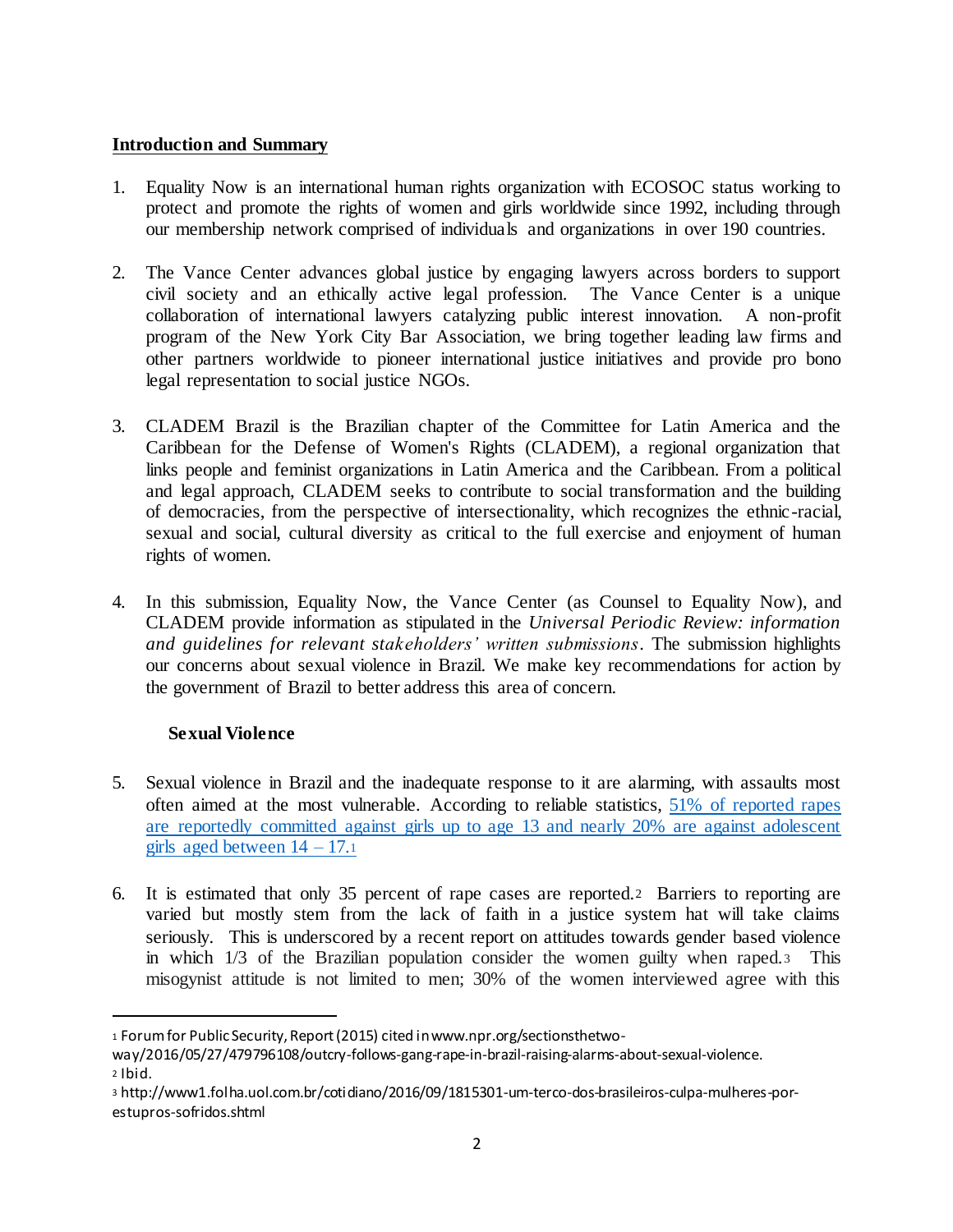statement. This was demonstrated this past spring in the horrible gang rape of "Claudia." Claudia was drugged and attacked by up to thirty assailants. The perpetrators were so impervious to any repercussions that they posted video of the assault which was shared widely on social media. When Claudia tried to report the crime, law enforcement belittled her claim. To date, only some of the perpetrators have been apprehended and Claudia has had to flee die to violent threats against her and her family. In 2014 there were approximately 48,000 rape victims in Brazil, which means that every 11 minutes a woman is raped in Brazil country.<sup>4</sup>

7. Equality Now's partners inform us that, like Claudia, Brazilian victims endure multiple interviews by law enforcement that are insensitive at best and, at worst, as in this case, outright hostile.

8. There have been attempts in the Brazilian parliament to eliminate access to any reproductive care for women, even those who have been raped. While women already face severe restrictions in accessing reproductive care, there have been legal exemptions based on rape. As it is, access to legal abortion is not always available for victims of sexual violence.

9. Brazil only has 37 health centers that provide the service for more than 5,000 cities. As these centers are concentrated in the bigger urban areas, thousands of women and girls have no resources at all.

10. We urge the Human Rights Council to encourage the government of Brazil to address sexual violence so that women and girls can enjoy their full human rights.

## **Recommendations for Action by the Government of Brazil**

## *Addressing sexual violence*

l

Equality Now, the Vance Center (as Counsel) and CLADEM respectfully urge the Human Rights Council to call on the Government of Brazil to address sexual violence in the following ways:

- a) Immediate passage of legislative Bill No. 618/2015 that will increase penalties for gang rape and criminalize the distribution of videotapes or recordings of criminal acts of rape and sexual assault.
- b) Perpetrators must be arrested and charged to the full extent of the law.
- c) Law enforcement must have regular training and employ a victim-sensitive approach in sexual assault cases.
- d) First responders must provide physical forensic examinations of sexual assault victims without undue delay or procedural barriers.

<sup>4</sup> Forum for Public Security, Report (2015) cited in www.npr.org/sectionsthetwo-

way/2016/05/27/479796108/outcry-follows-gang-rape-in-brazil-raising-alarms-about-sexual-violence.